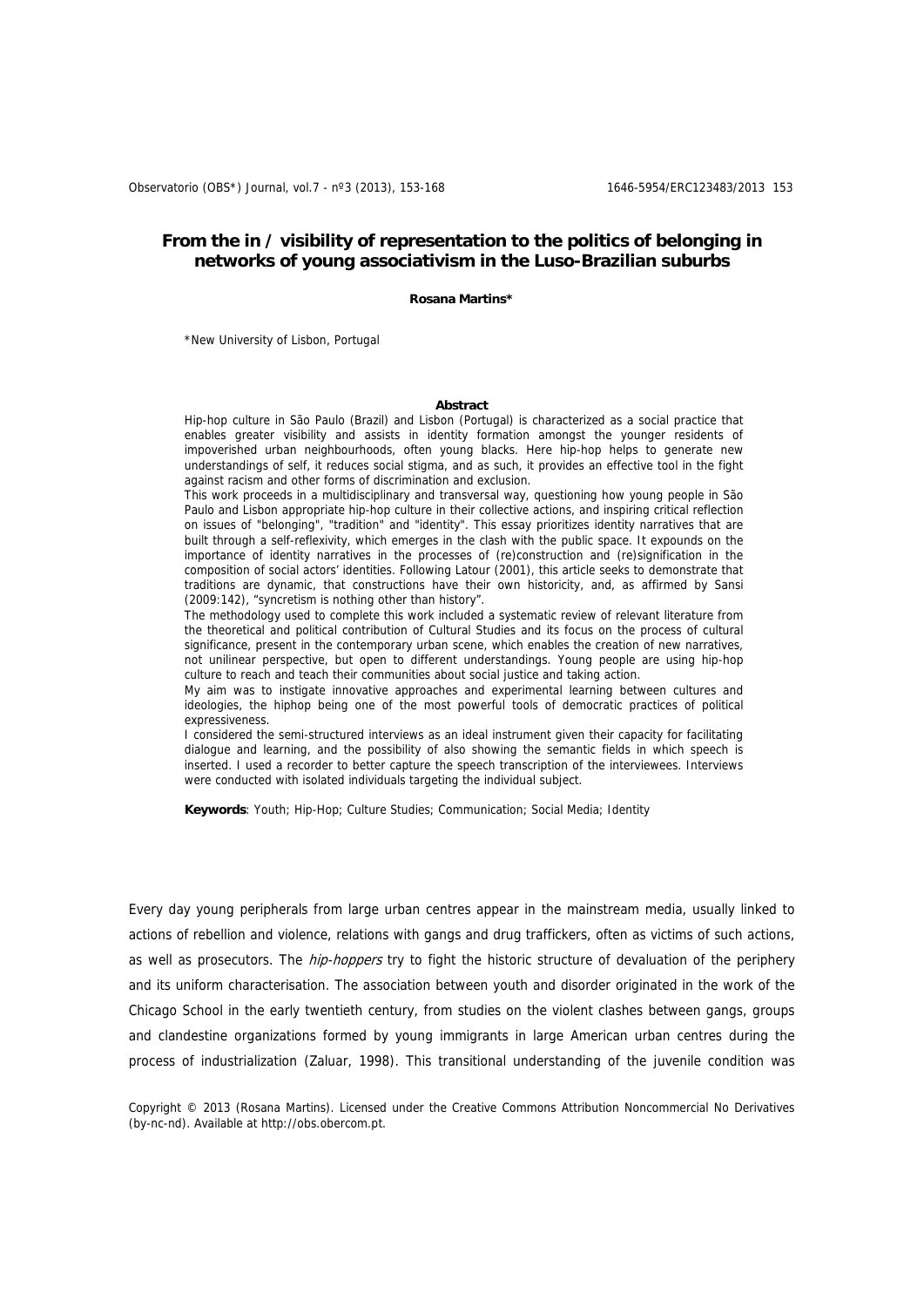guided by functionalist formulations that emerged in the affluent societies of the postwar period. It is curious to notice that, under the influence of political and cultural frenzy caused by youth groups in the 1950s and 1960s, these approaches, though centered on the issue of reproduction of social order, allowed to put the youth as agents of novelty and change, establishing their role in the transmission process of cultural heritage, the modernization and rejuvenation of the society (Abramo, 1994).

We are living the age of emergence of "another thought" from the Cultural Studies' point of view[1], a thought that points to a post-Western or subaltern reason, striving as it is, to assert historically subordinated knowledge. In this way, historicity and transformative dynamism is best captured through the view of the subject as protagonist (Mignolo, 1996; Gilroy, 2001; Hall, 2003). We are at an exciting stage, wherein many long-dominant and universal worldviews, may be fundamentally questioned.

Subcultures of collectives linked to hip-hop have creative ways to claim social recognition and resistance to established standards, as well as innovative forms of integration in the spheres of social life. Given their strong presence in contemporary societies, they may contribute decisively to the production and renewal of the repertoire of values and social practices.

### **Considerations on identities and difference in contemporaneity**

The idea, conceptually controlled, that young people are an "issue" and that they should be protected by policies of prevention and control, is still active in programs and projects, whether governmental or not. This type of conservative thinking dominates today and deserves even more critical attention (Dagnino, Evelina, Escobar, Arturo, Alavarez, 2000; Sposito, Marilia, 2003; Zaluar, Alba, 2008). The youth is represented by static models, homogenizers that reducing behaviors, habits, beliefs and values. Such models are permeated by a hegemonic grading system that cancels the cultural specifics of the plural subgroups and subcultures that form this phase of life.

In claiming visibility, they also claim the appreciation of the status quo because it is through this that they can add their concerns to the public agenda, highlighting speeches about their needs and differences. For Rua (2001), a youth public policy should provide a global response to the diverse needs of young people, improving their quality of life and seeking their maximum participation in decisions. So what is at stake when the State "thinks" certain actions specifically directed to youth? What are the criteria that lead a manager to make that decision - not another - in certain political and socio-cultural contexts? In this sense, from the hip-hop groups' contribution, we seek to broaden the discussion and add new insights, theoretical and practical, to reflections on peripheral youth policies.

Hip-hop culture emerged in the ghettos of New York, in the United States of America, in the 1970s. It is a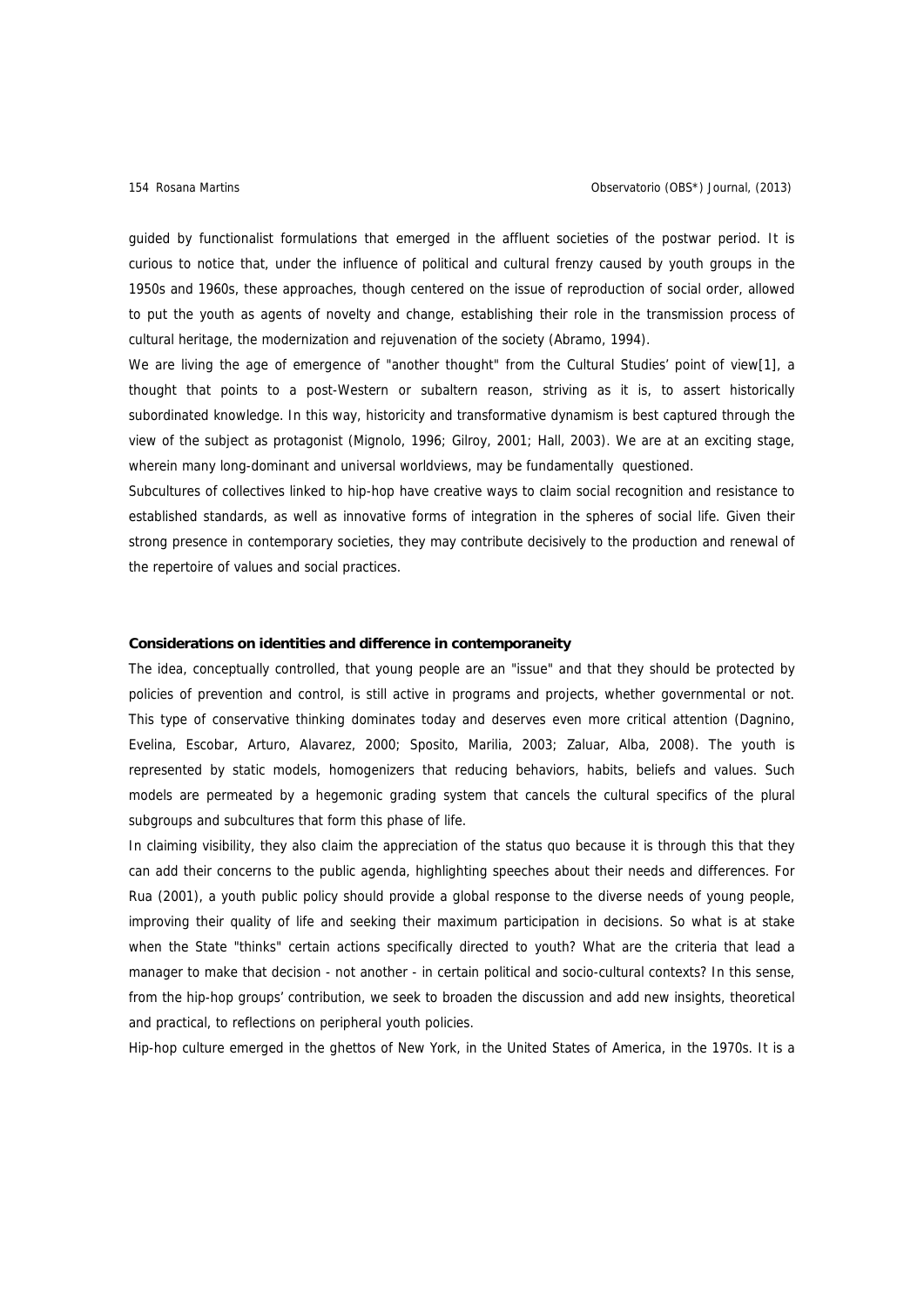collective undertaking, and embraces artistic manifestations in the fields of music (rap, abbreviation of rhythm and poetry, a kind of spoken chant or rhythmic speech), visual arts (graffiti), dance (break), dj (disc-jockey) and the fifth element that would be the engagement of the use of hip-hop culture in local public policy. By occupying the public space with their artistic expressions, these subjects inflect the centresuburb relationship, bringing the power relations implicit on these polarity up. This circumscribes not only the occupation of urban space but implies differential access to the material and symbolic goods (Martins, 2005). By claiming their integration, they illuminate other mechanisms and channels that are legitimated by the social processes that come from the community. According De Bordenave (1983), participation facilitates the growth of critical awareness of the population, strengthens their power to claim and prepares civil society to acquire more power in society.

In this way, the performance of peripheral young inside of the hip-hop culture is guided around a WE built feeling or by sharing a same social categorization (young belonging to big cities suburbs, majority Black or Mestizo) and, or by establish a collective project to their future and to the society as a whole (Melucci, 1996). The collective identity, on these terms, also establishes a conflict with an adversary, a THEY, politicizing, that way, social fights spaces to transformation of the relations of oppression in principles of justice and solidarity. The struggle for social recognition is a potential debate nowadays , and groups that are called minorities now claim the right to be free to choose their own social identity, not accepting imposed identities rooted of prejudices and social stigmas. The lead role of young people, residents of the suburbs of large urban centres, around the actions in the search for recognition in the sphere of social esteem, as defined by Axel Honneth  $(1996)^1$  $(1996)^1$  $(1996)^1$ , as well as self-realization and mutual encouragement of individuality, runs through some of the topics that we intend to discuss in an attempt to propose an understanding of what kind of social recognition is sought by youth associations linked to hip-hop.

Young people, from their insertions and participation to associations linked to hip-hop style, recognize, make sense of and seek different solutions to problems that they face in their daily routine that allow for the initial constitution of the "I". By combating social exclusion and urban violence through actions and procedures for training young people in the use of hip-hop culture, these groups define a collective project, in which problems are shared and a collective search for solutions is discussed, with the intention to publicize such conditions, in dialogue with other social and/or institutional agents. The information generated by these groups of young people takes qualitative features such as knowledge generation, and it assists in processes of social change.

These associations provide young people with new peripheral role models; acquisition of fresh knowledge

<span id="page-2-0"></span><sup>1</sup> Axel Honneth calls recognition the mutual relationship between individuals which presents itself from the autonomy of each one, taking into account the relevance of aspects of the uniqueness of each individual to social innovation. According to the author, individual self-actualization is only achieved when there is, in the experience of love, the possibility of self-confidence, in the experience of law, self-respect and, in the experience of solidarity, self-esteem. The key to this perspective is, therefore, the understanding of identity as a possibility for self-realization. Honneth, 1996, passim.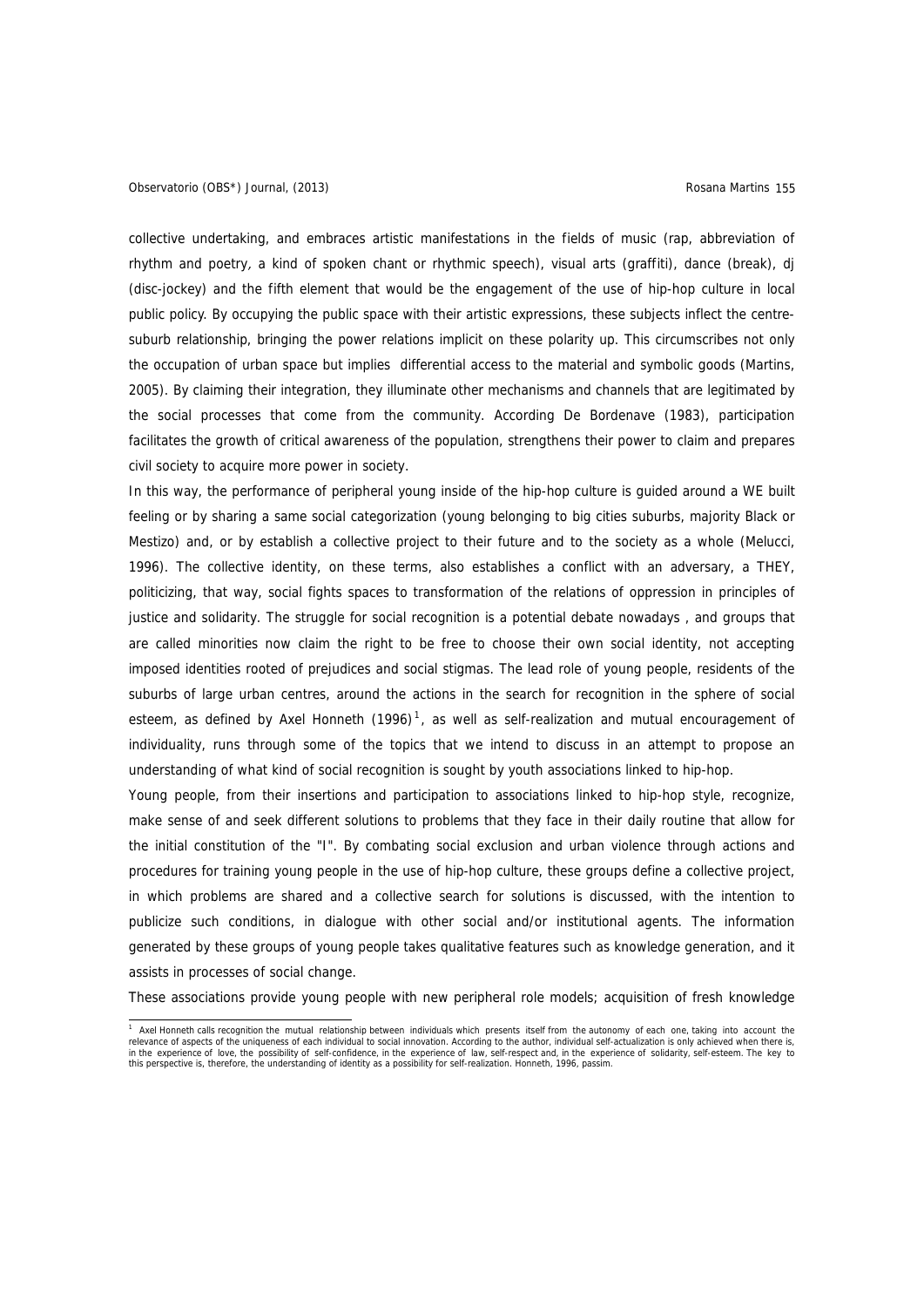and social leadership, as well as new areas of belonging influence. Reading from these youth groups implement actions that help to contribute to the possibility of citizenship construction regarding their differences and rights. We believe that young people cannot be beneficiaries of policies and development programs, should public policies to youth be implemented and sustained in participative models that consider the youth as plural subjects.

The engagement of these groups is understood within the social care and education as "[...] the acting creative, constructive and supportive of the young, in the solution of problems in the community and broader social life" (Da Costa, 2000: 22).

Thus, the involvement of young people in social organizations and their growing influence in the definition of public policies show evidence that they are part of the solution to problems.

## **Constructing and deconstructing "identities" – Associação Posse Hausa**

"HIP HOP with racial responsibility"

### Posse Hausa

"Posse" ["Possession"] is defined as collective groups that are organised locally in neighbourhoods or regions in order to rescue the local youth's self-esteem and promote political awareness. In *posses*, marginalised groups become authors and actors of their realities, an actuation that goes beyond discussions. They seek knowledge through training workshops, book readings and experiencing reality as it is; they hold a critical sense, building a counter-hegemonic discourse in society.

> Hip-hop causes people to be seen as citizens because they understand the laws and obtain more space because of the formation of citizenship [...] posse is not a feeling, but a movement, social we can say, for it is through culture and the understanding of history that we make our personal growth be achieved and, therefore, take possession of history and truth]. (Martins, 2012, pers. comm., 06 January)<sup>[2](#page-3-0)</sup>

> Being a hip-hopper in Posse Hausa means having responsibility for a political and cultural movement that serves as an instrument of action in communities, both for entertainment and social change; it is a duty to use the five elements of this movement in order to change people's lives. Being a hip-hopper is talking about one's own life, and feelings, expressing in one's particular way

<span id="page-3-0"></span> 2 Mateus Martins, 37, a member of Posse Hausa, is a DJ and designer. He lives in Jardim Silvina district, São Bernardo do Campo, in the state of São Paulo.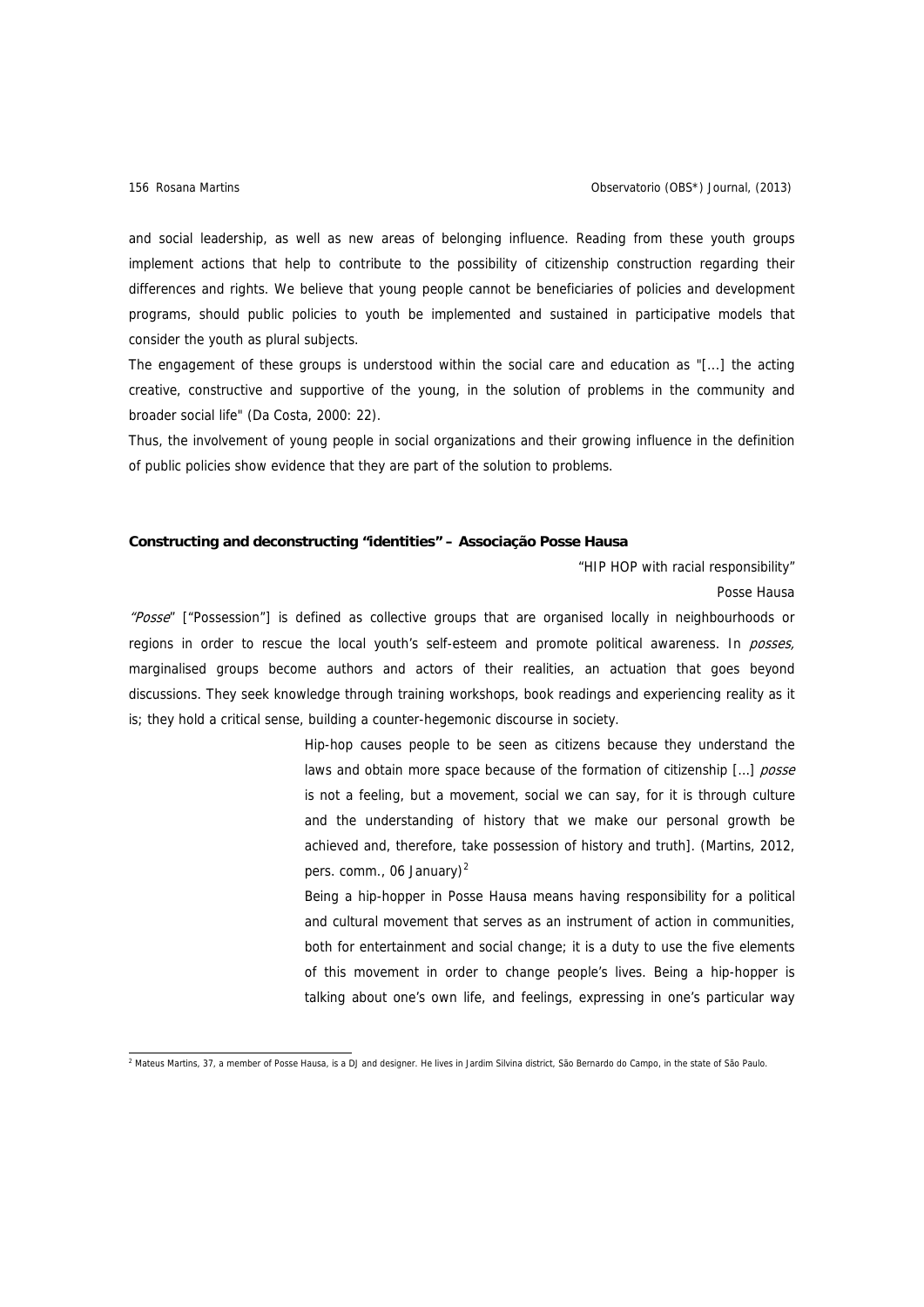how one sees the world around him or her. (Oadg, interviwed by Santos,  $2007)^{3}$  $2007)^{3}$  $2007)^{3}$ 

Therefore, the importance of a collectivity such as a "posse" is that it makes evident a "we" which is needed for the constitution of each individual human being, a process that bears witness to the fact that individual lives are formed not only within institutional bureaucratic structures, but mainly from the outside, that is, from international arenas, public arenas of dialogue in which individuals talking to others update their criticisms to the world, creating another logic outside of social normality.

In operation since 26 June, 1993, Posse Hausa<sup>[4](#page-4-1)</sup> is a non-profit civil entity made up of youths linked to hiphop culture in São Bernardo do Campo, a city within the São Paulo metropolitan region. The formal recognition of the group is seen as a positive step towards political incorporation in decision-making processes in the local community – as it allows for a more effective form of representation and political and social pressure.

Posse Hausa has been stimulating partnerships, local dialogue and solidarity among different social sectors by participating in activities that further common interests. It does this in partnership with public agencies and civil organisations. Hausa, whose headquarters are provisionally located at the residence of a member of the group, has survived largely through the efforts of its own members, often relying on the donations from the members themselves, as a large proportion of them have paid employment which is generally stable.

> [...] we have our stable jobs and do something to improve the society in which we operate because we are a black majority that participates in this movement, being the most effected by discrimination because we are poor, black and from the periphery. (Martins, 2012, pers. comm., 06 January)

Organising oneself through a *posse* means establishing a familiar link of solidarity with other members through values that aim to improve the members' living conditions. The local youth identify with hip-hop culture and find an alternative expression as a form of protest against social injustice that effects them directly. The actuation of Posse Hausa characterises itself through the participation of youths who serve as art educators, propagating citizenship through the five elements of hip-hop and becoming imbued with the public spirit for egalitarian political relations and for a social structure based on collaboration.

The highest degree of participation is self-management, through which the group determines its goals, chooses its means and establishes the relevant controls, with no reference to any external authority. In

<span id="page-4-1"></span><span id="page-4-0"></span>

a<br>Thoneré Al-amin Oadq is a member of the Posse Hausa Association in São Paulo, Brazil.<br><sup>4</sup> This youth organisation emerged after discussion with the city of São Bernardo do Campo, in which young people demanded support fo park. The name refers to the West African Hausa ethnic group concentrated in Nigeria. During the slave period of Brazil, many Hausa people were taken to the<br>city of Salvador in Bahia. In 1935 they were the actors of the Re ethnic groups which followed Islam, such as the Hausa, Igbomina and Picapó, organised themselves around radical proposals in order to release all other Muslim<br>slaves. "Malê" is the term that was used to refer to Muslim sla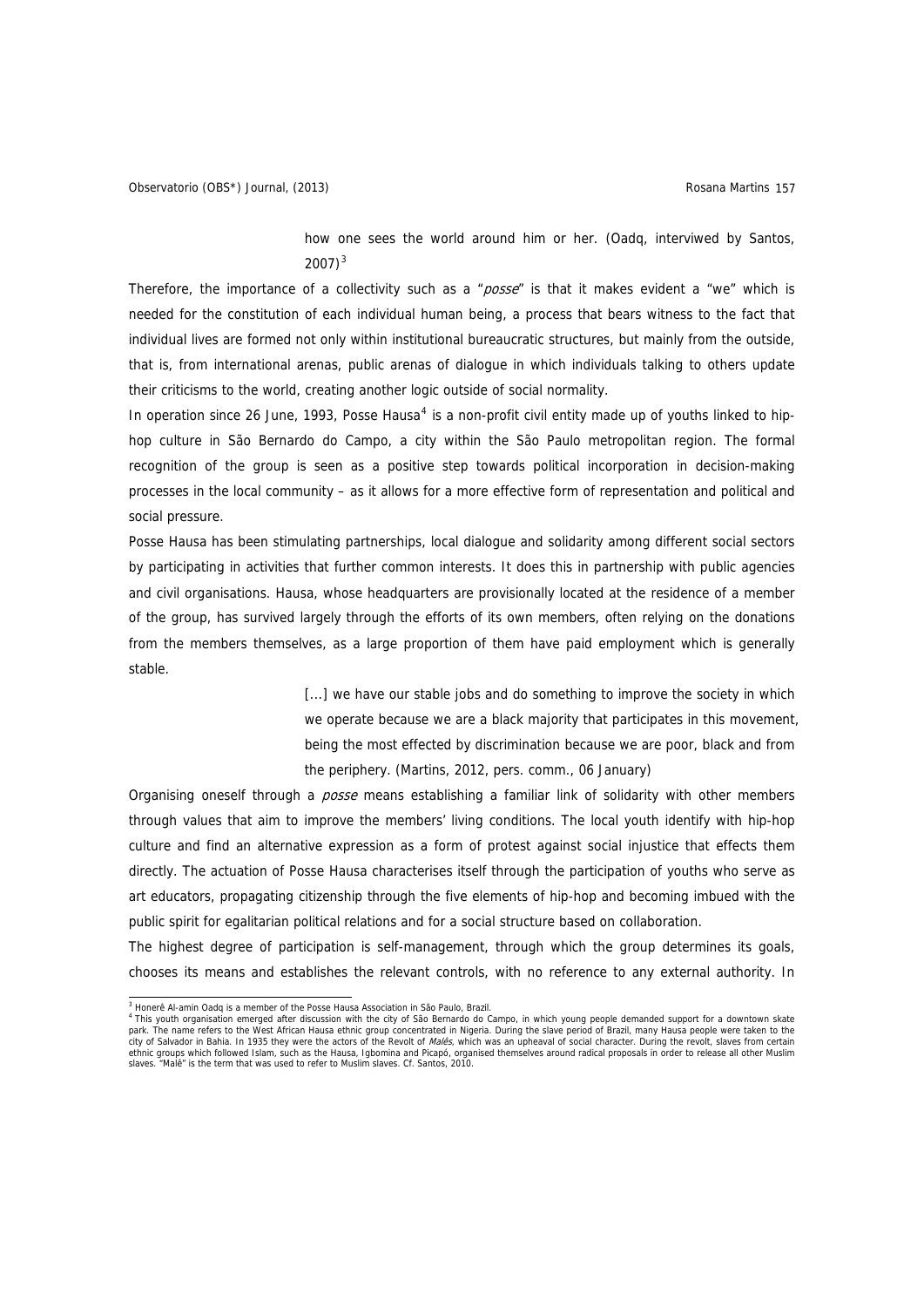self-management the difference between managers and managed individuals disappears, since it is an example of self-government, with non-bureaucratic and even informal structures and with collective forms of decision-making, practiced with a certain, relatively small social distance between leaders and other participants (Melucci, 1996).

With the aim of spreading hip-hop and Afro-Brazilian culture, the Associação Posse Hausa actively participates in national and international forums, either as speakers, listeners or rappers. Posse Hausa provides educative, social and cultural activities, holding conferences, seminars, training courses, and lectures on themes related to the environment, gender, race, class, and about the nature of racism and its discriminatory and prejudiced manifestations. The main flags of Posse Hausa are the expansion of hip-hop in the streets where it was born, promoting the struggle against racism, fighting the genocide of marginalised black youths, and all forms of exclusion, together with the fight for black women's rights. Another feature is the ever-present war against drugs, seen as one of a major weapons used to exterminate the marginalised black population.

Hip-hop, as a cultural manifestation associated with an African-diasporic origin, is linked to that space Paul Gilroy has called the "Black Atlantic". Through this concept, Gilroy (1995) confronted common attitudes held amongst those concerned with the black condition, arguing convincingly against the narratives of nationalist and romantic inspiration that see Africa as the origin of a pure black culture. With the metaphor of the "Black Atlantic" Gilroy refers to the feeling of deterritorialisation of culture as opposed to the idea of a closed territorial culture, one that is also codified in the body, and seeks to explore the relationship among race, nation, nationality and ethnicity, in order to put into question the myth of ethnic identity and national unity; to think of new bases for black culture and identities, particularly emphasising the problems and limits of ethnic and racial identity. Gilroy demonstrates how African cultures in Africa and the diaspora have never lived sealed in themselves and can not be seen in a unidirectional field. He composes, rather, a space of deep cultural and identitarian exchanges.

Thus, by transgressing homogenising images, the members of Posse Hausa construct their notion of "blackness" and hip-hop under the key of interaction among communicative systems and contexts that they not only incorporate, but also modify and transcend; that is through the identification with common factors found in the history of African diaspora and with unique experiences of discrimination and segregation experienced by the components of the group in the local community. In this process, their ancestors' history of struggle and resistance is projected on the lived and resignified history.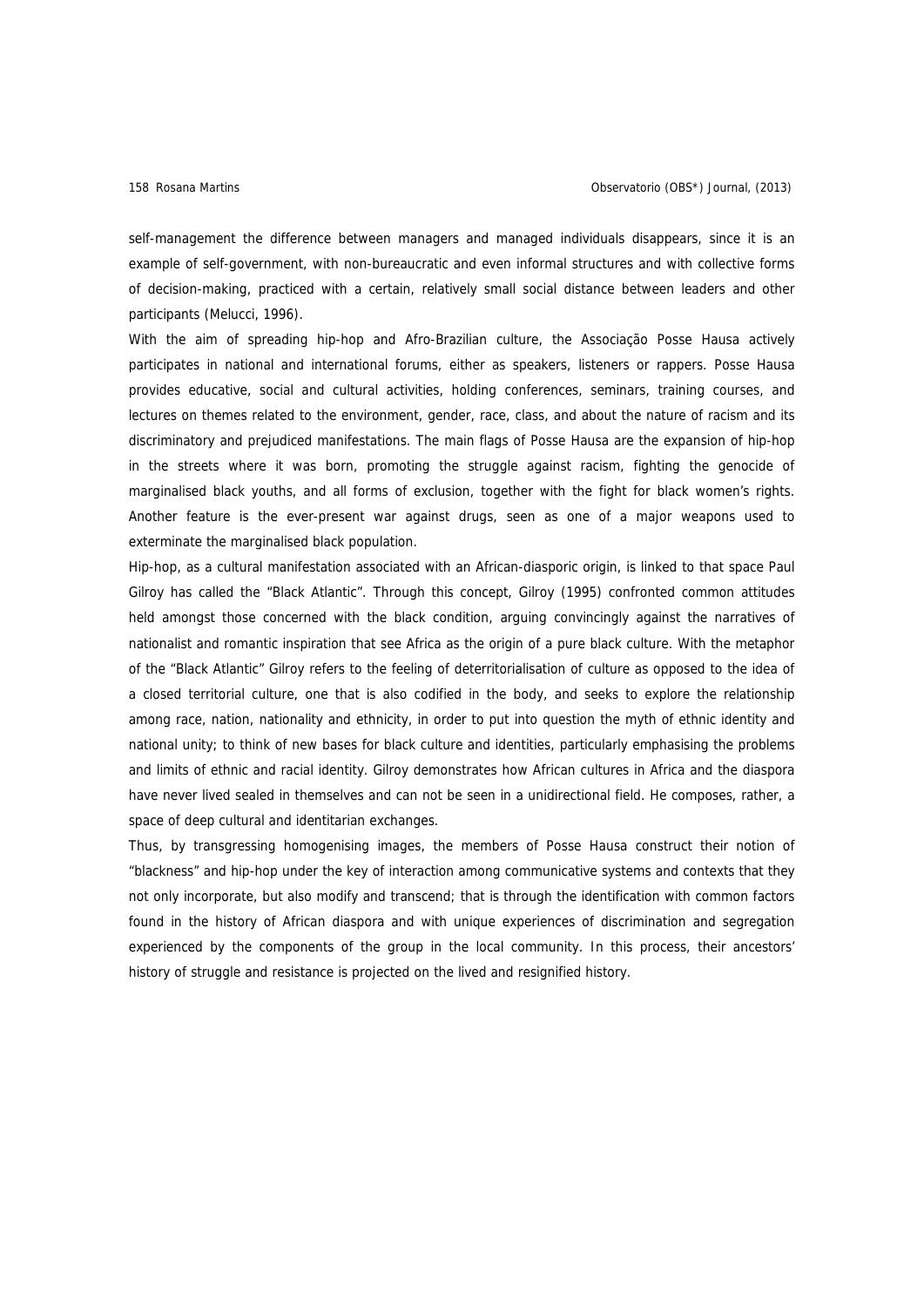The association participated in the creation of the Special Archive of African and African-American Cultures in partnership with the *Movimento Negro Unificado*<sup>[5](#page-6-0)</sup> at the Jardim Paineiras Library in Diadema (an industrial area of São Paulo's metropolitan part), which is the only reference for readers and researchers of the subject in the ABC region.<sup>[6](#page-6-1)</sup> This archive also emerges in the centre of discussions about public policy for black populations. Posse Hausa also participated in the routing of draft of bills, contributing to the successful passing of laws pertinent to the introduction of subjects related to Africa and the socioeconomic, political and cultural contributions of Afro-Brazilians in school curricula.

Among the works for the community which Posse Hausa has led, I highlight works done on the issue of race in education and culture, jointly with the *Movimento Negro Unificado* and the Department of Culture of São Bernardo do Campo; the participation in the organisation of the first parade of Peripheral Black Youth in São Bernardo do Campo, together with Movimento Negro Unificado and Projeto Meninos e Meninas de Rua [Project Street Boys and Girls]. Posse Hausa has also worked for the recovery of youths in Febem<sup>[7](#page-6-2)</sup> Tatuapé and has delivered lectures on AIDS and other STDs, as well as participating in other cultural events. And because of the significant political and cultural importance of hip-hop in São Paulo, Posse Hausa became the object of study of a master's thesis at the University of São Paulo by educator Elaine Nunes.

Education is fundamental for the group because it allows for access to knowledge, and new ways of reading history, playing a central role in this new construction of citizenship.

> Hip-hop's political and social actions are performed through its fifth element: knowledge. Without the knowledge of rap, break and graffiti, they would not have this informative and conscientising character of social issues. Being a hip-hopper requires the pursuit of a knowledge that goes beyond what is taught in textbooks. (Santos, 2012, pers. comm., 09 January) $8$

Transformative, popular, critical education that establishes a dialogue with the reality of the subjects involved leads us to the ideals introduced by educator Paulo Freire,<sup>[9](#page-6-4)</sup> whose principles of popular education

<span id="page-6-0"></span><sup>&</sup>lt;u>s</u><br>In MNU – *Movimento Negro Unificado* [Unified Black Movement] emerged on July 07, 1978, in a rally in front of the Municipal Theatre of São Paulo in protest against some local manifestations of racism. These protests were principally focused on the murder of Robson da Luz Silveira by police officers within the district of Guaianazes, and the segregation of black athletes by directors of the Tietê Rowing Club, who had prevented them from entering the club's pool.<br><sup>6</sup> The acronym ABC, in the region of the Great ABC, comes from the names of

<span id="page-6-1"></span>due to the Catholic influence in there, as follows: Santo André (A), São Bernardo do Campo (B) and São Caetano do Sul (C). The area is also often referred to with the acronym ABCD to include the city of Diadema.

<span id="page-6-2"></span><sup>&</sup>lt;sup>7</sup> The Fundação Centro de Atendimento Socioeducativo ao Adolescente (CASA) formely called Fundação Estadual para o Bem-estar do Menor (FEBEM)], is a São Paulo institution linked to the State Ministry of Justice and Defence of Citizenship. Its function is to implement socio-educational juvenile justice measures as<br>applied to young offenders (aged 12-21 years) in accordance the decommissioning of the Complexo do Tatuapé – a vast juvenile justice residential unit. Prior to that time, virtually all state care for young offenders across São Paulo state was concentrated in large units or complexes in the capital. These residential units brought together many young people, as an example at one

stage the Complexo do Tatuapé, came to house 1,800 teenagers in 18 units.<br><sup>8</sup> Alexandre dos Santos, 26, is a student of librarian studies. He lives in São Bernardo do Campo where he is a member of Posse Hausa.<br><sup>9</sup> Accordin

<span id="page-6-4"></span><span id="page-6-3"></span>According to Vanilda Paiva (1986), educator and founder of the Critical Pedagogy movement, Paulo Freire is considered one of the most outstanding thinkers in the history of world pedagogy. For Paiva, the author of Pedagogy of the Oppressed, advanced a dialogue with ordinary people, not only as a method, but as a way to be truly democratic.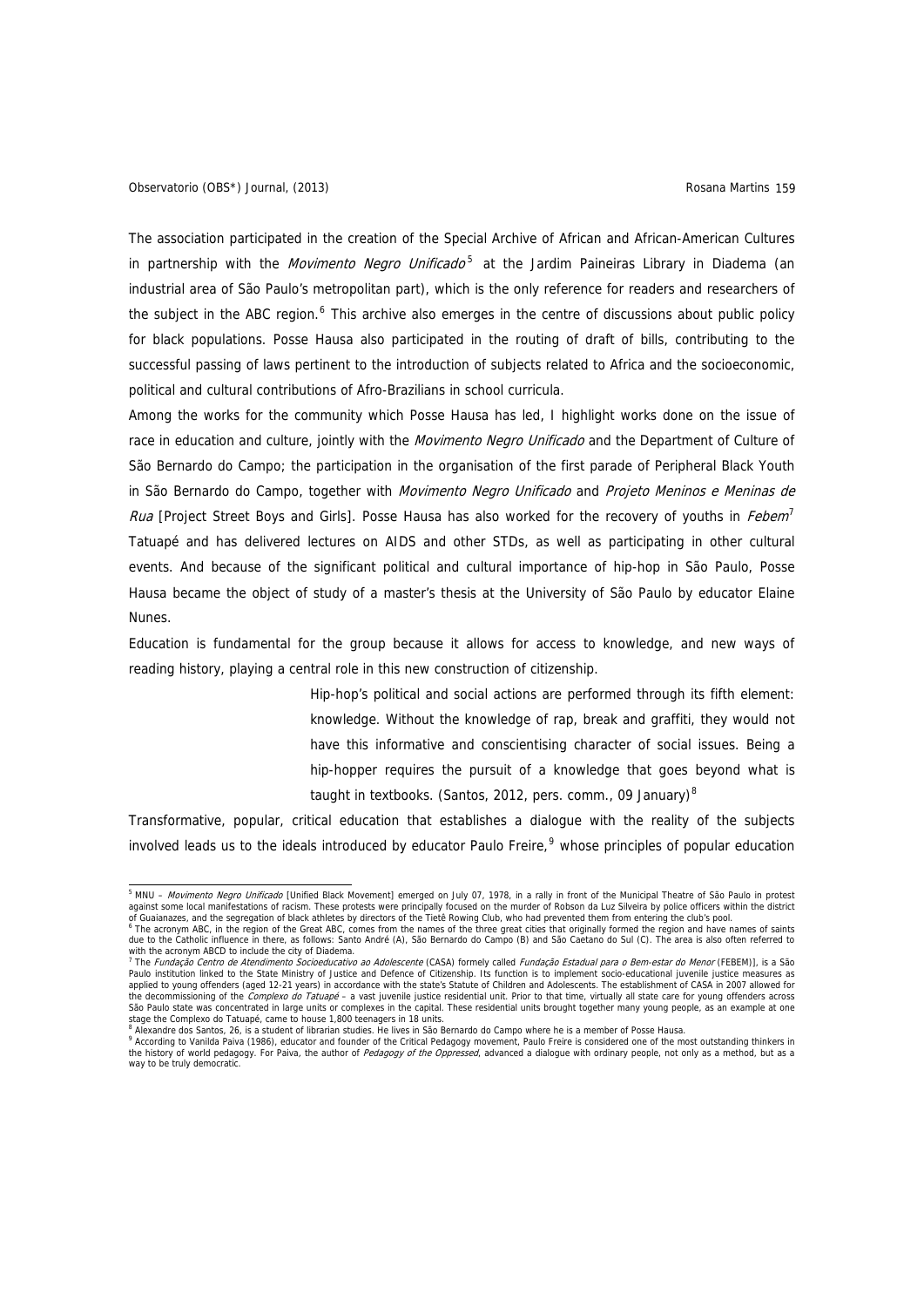are related to changing the oppressive reality, through the recognition, valorisation and emancipation of diverse individual and collective subjects. Participation in the production and transmission of messages, in the mechanisms of planning and management of the communal communication vehicle helps them to become *subjects*, protagonists of communication not only receivers. Created from social interactions, young social representations turn out to be, though, mediations between the subject and the world, interpenetrating feelings, ideas, biographies, ideologies, merging the stories of individuals with histories of nations, appropriated by the subject in order to give meaning to their actions and life.

The media, produced by organized sectors of the lower classes, or organically linked to them, eventually create a fertile field to citizenship and education development. In claiming to visibility, they also claim the appreciation of the status quo because it is through those they can add their concerns to the public agenda, highlighting speeches about their needs and differences. Awareness, practice and reflective practice form a category of organisation for popular education and are basic elements in social transformation.

The collective experience and social practice of the youths in Posse Hausa point to a significant and growing educative act in which community participation and the formulation of questions will ensure the political awareness of each component (Andrade, 1996). The increased expression by members propels the struggle for the production of new discourses, new truths and other forms of knowledge. Learning how to speak, give opinions and ask questions are attributes found in the social dynamics and practices of Posse Hausa.

# **Peripheral visions, participation and recognition – Associação Diálogo e Acção/Zulu Nation Portugal**

In some of Lisbon's more downtrodden neighbourhoods, hip-hop has been serving as a tool for social integration and inclusion. One notes as a constant the insufficient infrastructure in these suburbs, resulting in degraded living conditions and daily existence. The images produced by the media establish differences and reinforce forms of classification by stigmatising social neighbourhoods as degraded spaces, publicly labelled as a zone of "non-right", to use a term forged by Loïc Wacquant (2001), marginalised and indifferent spaces, associated with concentrations of young black people linked to crime. This failure to recognise the other as a subject of interests and aspirations represents nothing more than a form of sociability that is not complete because it is governed by a logics of cancelling the other as an identity.

Discrimination from the outside allows identification with a place through neighbourhood associations or organised groups. Operating without a headquarters, and based provisionally in the rooms of a church in Reboleira – a neighbourhood in the Amadora municipality of the District of Lisbon - the Associação Diálogo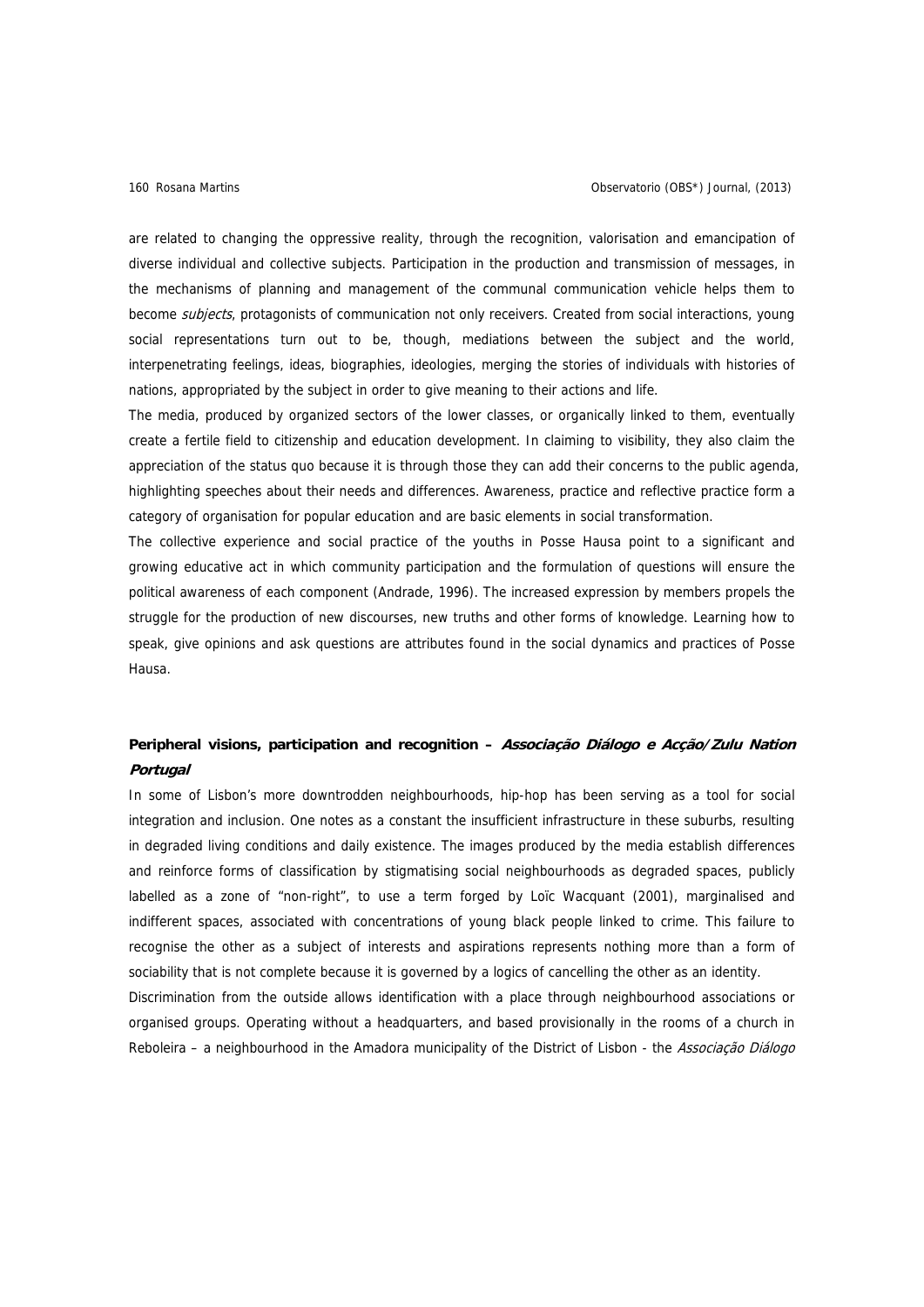e Accão represents the Zulu Nation<sup>[10](#page-8-0)</sup> in Portugal. As such, the association gives support, guiding and defending the rights of youths and women, as well as immigrants that live in the neighbourhood's social housing. The association works through peaceful direct actions, that promote dialogue, citizenship, selfesteem and the valorisation of its members artistic potentials, thus enabling those involved to become cultural agents as mediators and multipliers of the message.

Through its actions, the association has been exercising what we would call the "decentreing of the coloniser's gaze" from the argument that the individual builds his or her otherness from the moment he or she begins to question the coloniser's gaze upon him or her. The point behind this postcolonial look is the struggle, as Argentine theorist Walter Mignolo (2000) states, for a displacement of the locus of enunciation. The concern is relocation. It is not just to return the look, but try to change the source of the gaze, thus exercising pluritopic hermeneutics. Put another way, creating spaces of possibilities for the subaltern to independently forge his or her subjectivity.

Aiming at the expansion of social networks beyond the boundaries of the neighbourhood, the association has participated in international hip-hop networks, seeking partnerships with other groups that share the same philosophy in order to enlarge the areas of intervention. In 2010, for instance, helped by the Calouste Gulbenkian Foundation, Diálogo e Acção received support for the project Hip-Hop de Batom, which through the various aspects of hip-hop – singing, dancing, DJ-ing and graffiti – and in a distinctly masculine environment, intended to give space and voice to women and promote gender equality and the exercise of women's citizen rights, in order to decrease public and domestic violence that submits many women to constraints, discrimination, unequal opportunities for employment or throws them into prostitution, turning them victims of traffickers in the sex industry, amongst many other forms of aggression exercised against them.

The project Hip-Hop de Batom [Hip-Hop with Lipstick], involved the development of a range of diverse activities aimed at the exchange of experiences among women. The project involved film and documentary exhibitions about the importance of women and hip-hop culture, expositions and live performances of particular appeal to women artists from peripheral urban areas. Hip-Hop de Batom also involved the participation of young women of in seminars on themes relating to violence against women. And as an outcome of a course for female rappers, song lyrics which talked about female genital mutilation were composed, and an illustration on the theme was made by the group's graffitist.

<span id="page-8-0"></span><sup>&</sup>lt;sup>10</sup> The *Universal Zulu Nation* (UZN) was founded by DJ Afrika Bambaataa in 1973. A former leader of the Black Spades, the most dangerous street gang in the Bronx, NYC, with *Universal Zulu Nation*, DJ Afrika Bambaataa brought together the many talents found in his native district, lest they lost themselves through the hostile environment of crime and drugs. A year after havin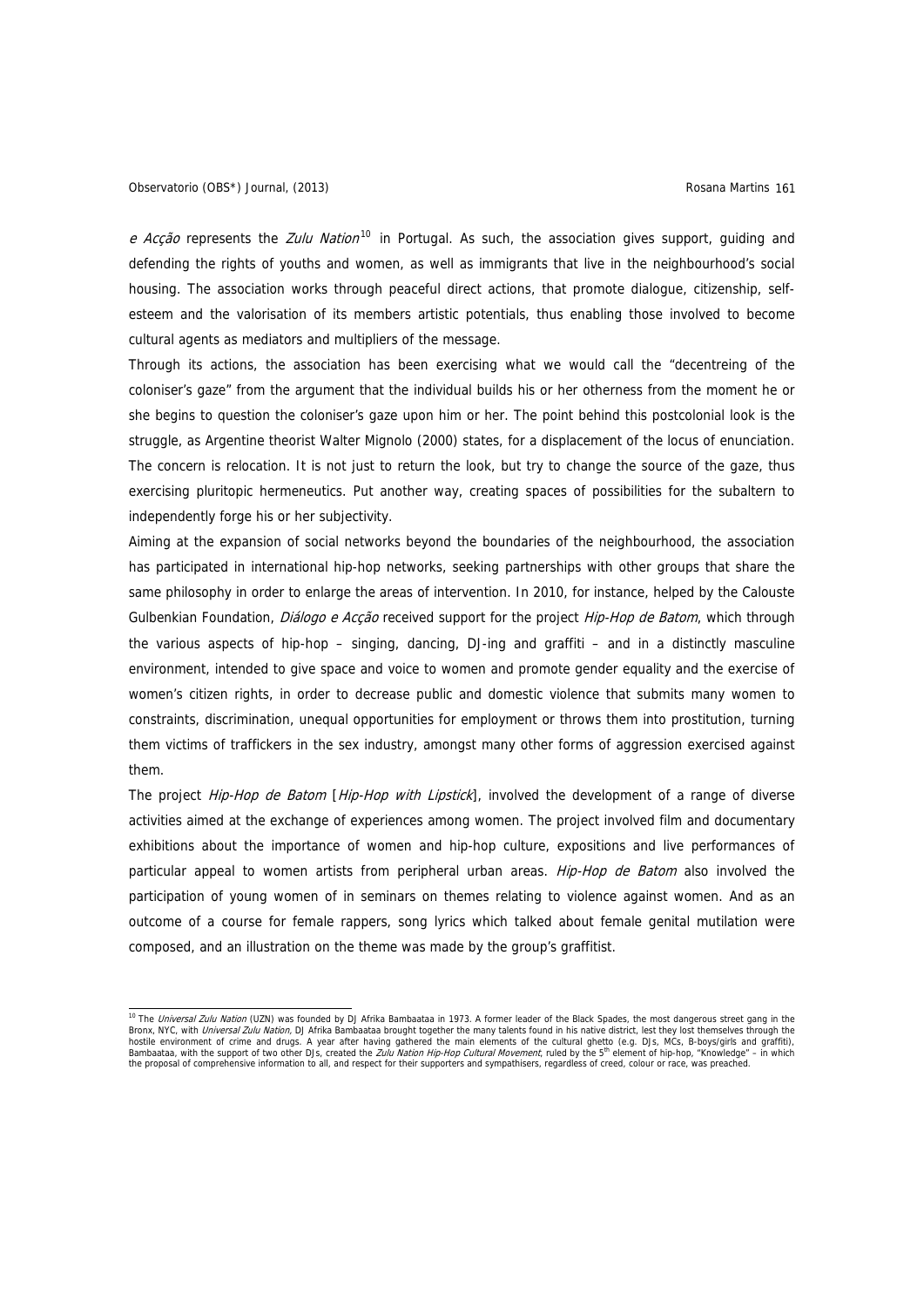It is possible to open and create a frank communicational system through participative management and active citizenship, in which social relationships occur in a plain way, allowing all participants to be producers of meaning. The latter end up producing meaning on networks of informal interaction among an actors plurality, based on a shared collective identity (beliefs and orientations). These groupings list varied objectives, but often appear with the same purpose: the desire and need to solve common problems. Thus, communication aimed at social mobilization seeks to establish a relationship between those involved that is simultaneously dialogical, pedagogical and liberating. The communication is dialogic 'as long as it is not a knowledge transfer, but a congregation of interlocutors', individuals do not simply 'absorb supplied symbolic materials but interact with them, recognize their intra-polarities, interpret and react'.

Giving visibility to hip-hop women through the exhibition and presentation of their artwork also serves to give voice to the excluded women from social housing neighbourhoods, and to divulge and promote hiphop women in the media. Further, the event showed the art of hip-hop also as a public expression of denouncing violence against women.

Hip-Hop for Peace is another project currently run by the Associação Diálogo e Acçãol Zulu Nation Portugal. The *Hip-Hop for Peace* project is aimed at personal and social development, working to integrate people and build citizenship through hip-hop as a vehicle of cultural information. The project integrates youths from the Lisbon neighbourhoods of Sta Filomena, Cruz Vermelha (Cascais), Amadora, Queluz, Sintra, Apelação (Loures), Quinta da Princesa (Seixal), Estoril, Chelas and Fim do Mundo. A total of twenty young people are involved in the promotion of actions for peace and non-violence. The project has strengthened the talents, qualities and competences of young people involved, thereby contributing to the process of social inclusion of these youths within their neighbourhoods.

On September 10<sup>th</sup>, 2011, the Calouste Gulbenkian Foundation hosted the CD-launch concert *Hip-Hop for* Peace in its outdoor amphitheatre. This CD-launch concert was aimed at promoting non-violence and dialogue to foster rhythmic and musical creativity in the context of social and cultural interaction and social inclusion.

> I always want to be original and keep myself within a philosophy with reference to the Zulu Nation. Bringing home the initial ideology of hip-hop, the unification of peoples, peace! I want to warn everybody through information that people have no knowledge with words that can make us grow!. (Jack Pot., 2012, pers. comm., 17 January)<sup>[11](#page-9-0)</sup>

> This is not a temporary whim, this is not a fashion, this is not a hobby. It is to seek, with our own gifts and abilities, to improve the world in the light of the

<span id="page-9-0"></span><sup>&</sup>lt;sup>11</sup> Jack Pot, a rapper, is a member of *Zulu Nation Portugal*.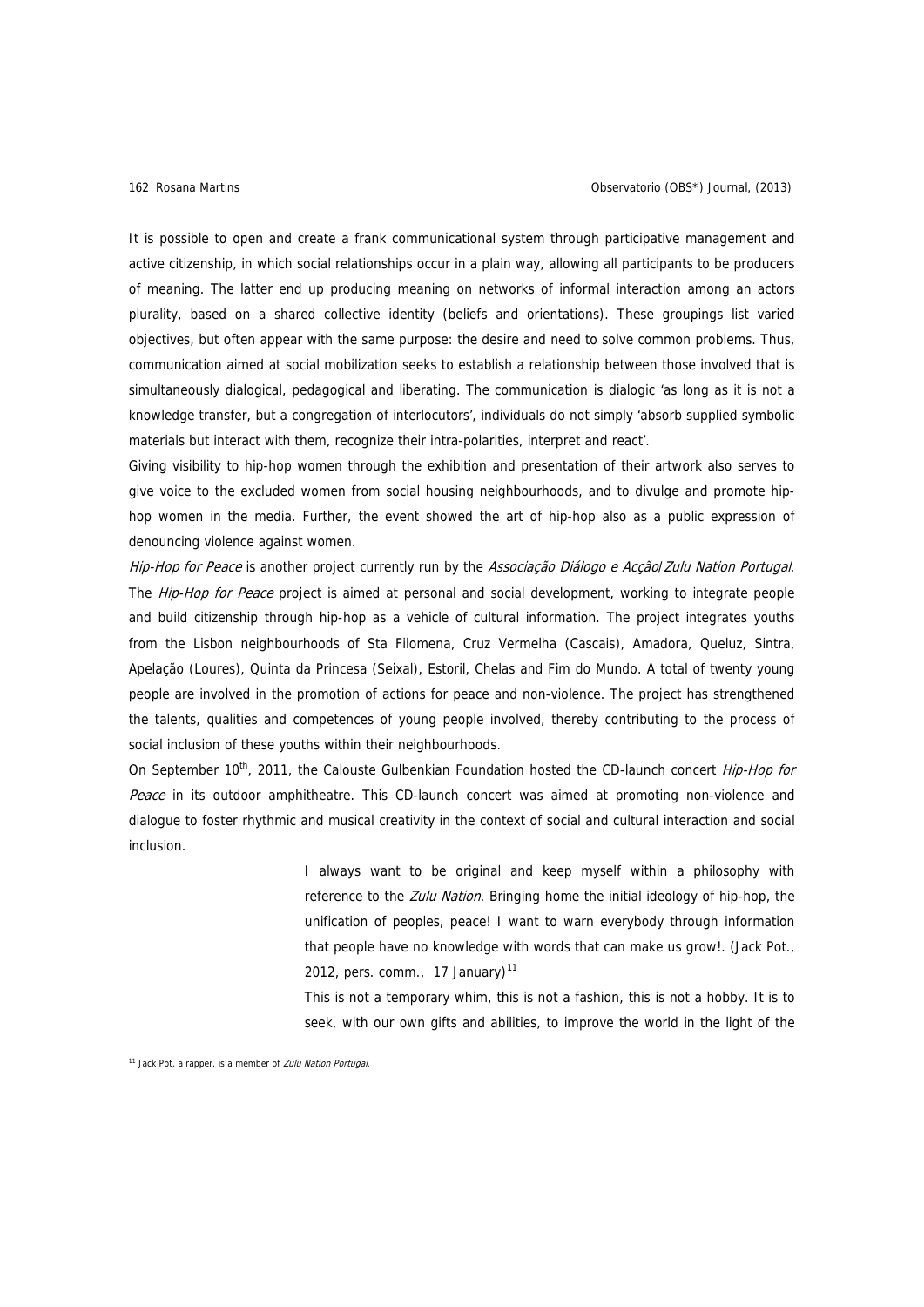fifth element – which we designate as Knowledge. (Barros Mendes, 2011, pers. comm., 15 December)<sup>[12](#page-10-0)</sup>

Underlying the willingness to participate is a civic sense, a social concern, a feeling of well-being by doing something that is positive for somebody else, including the group to which the activity is addressed. In this light, the simple fact of participating implies a strong appeal to create and experience different forms of everyday social relationships in the exercise of spaces of more sympathetic relationships, of a less marketdriven awareness, less alienated cultural manifestations in response to various deficiencies of the social sphere that arise in the periphery of the system.

> When you are participating in a group you feel more important even to yourself, both your self-esteem and the importance you give to yourself. I can practice what I like, what I know how to do. When you are in the group, when we unite, this makes us stronger. (Andrade, 2011, pers. comm., 20 November $1^{13}$  $1^{13}$  $1^{13}$

One of the key terms used by these associations is youth leadership, which is reflected in the participation of youths in the contexts in which they are inserted in order to propose ways to achieve the condition of citizenship. In youth groups linked to hip-hop, social subjects communicate and become aware of their rights and duties. From that moment these young people make decisions about their lives, either individually or collectively. The identity of belonging is reinforced as a symbolic strategy of seeking inclusion in the face of contexts of fragmentation derived from gradually more intense processes of inequality.

#### **Final considerations**

The social and cultural participation / involvement of young peripherals movements through decisions that the state has been taking, especially in the area of social policy, contributes to the strengthening of civil society and favors forms of popular organization.This exemplifies positive possibilities for the relationship between citizenship and equality.

The investigation has a) considered how the members express the solutions to various conflicts in everyday life and, the various factors that influence the formation of established identities; b) identified projects and actions by Zulu Nation Portugal and Posse Hausa that systematize the implementation of actions aimed at a peripheral youth audience; c) examined how these relationships are established with the juvenile segments analyzed in this project; d) described and categorized actions which make use of hip-hop culture,

<span id="page-10-1"></span>

<span id="page-10-0"></span><sup>&</sup>lt;sup>12</sup> Nicandro Francisco de Barros Mendes, 24, was born in Guinea-Bissau but later settled in Portugal, where he now lives in Cacém. Nicandro is a rapper, designer, communication and multimedia student, a part-time shopkeeper, and a member of the hip-hop collective *Zulu Nation Portugal.*<br><sup>13</sup> Cátia Andrade, known as MC Gata, 28, is Portuguese with Cape Verdean origins and lives in Zo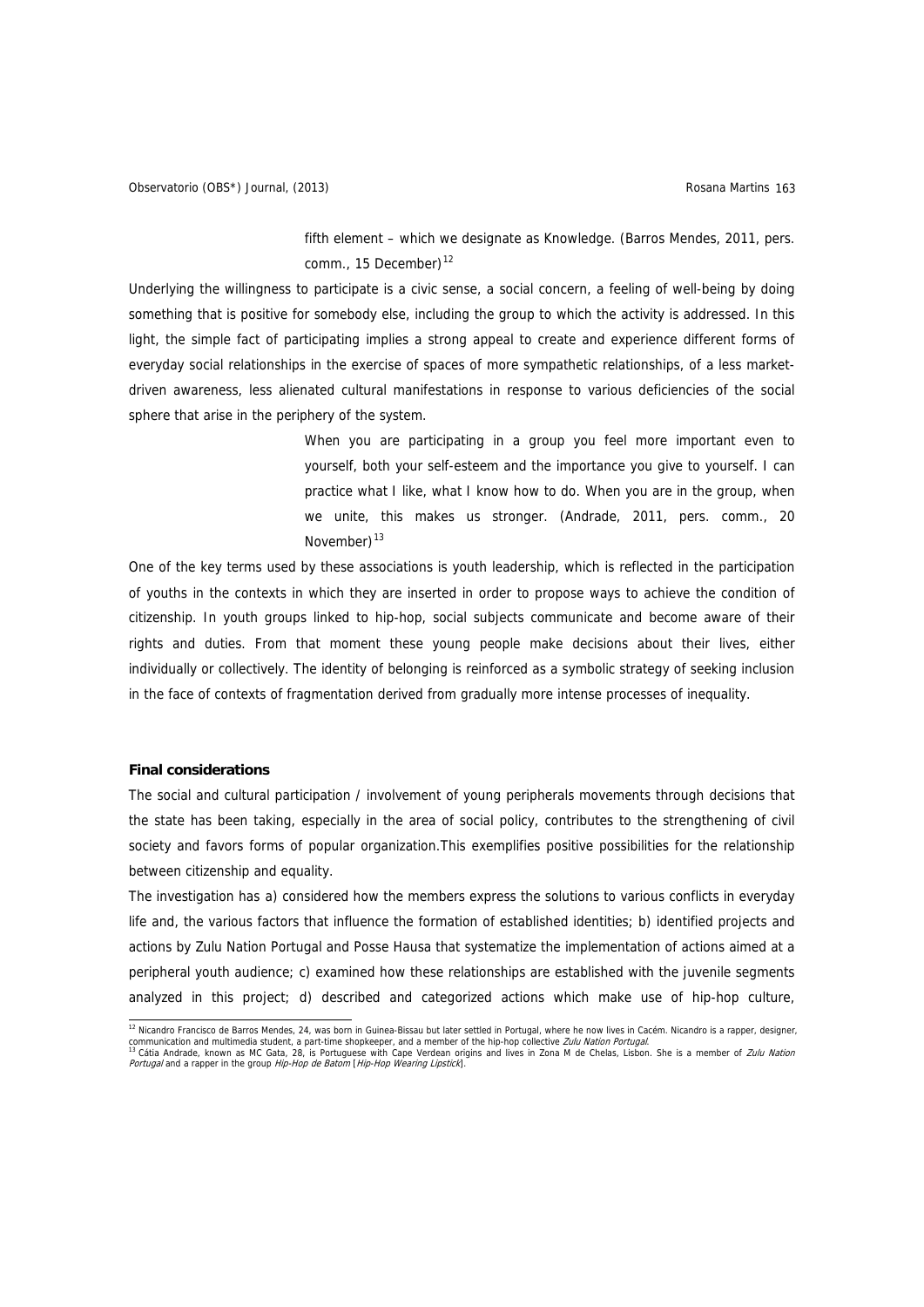particularly the idea of the collective, in order to configure a pivotal understanding from which action may emerge.

The research encourages discussion on issues relating to culture, education, use of hip-hop culture by civil peripheral youth, cultural policy, the affirmation of diversity, and spreading supportive and cooperative values. Thus, it seeks to overcome the problem of youthful ideas and young people being underrepresented in training, by representing the interests of the young in terms of rights of access to education, communication, health, social inclusion, employment, leisure time, social spaces and personal relationships. Above all, a conception of youth as subjects of the law prevails.

For these reasons, it has been have observed that the actions of these groups consist in finding pro-active alternatives to facing up to local and global social problems; finding sustainable ways to improve these spaces that goes beyond the notion of development as economic and material progress.

Here a concern with identity emerges, both from groups and individuals inserted in this context. Reviewing one's identity, questioning one's identity, reaffirming one's identity become current demands. In short, belonging to a movement, a network, a political and ethical field, locating oneself in a discursive field, involves experiencing the challenge of otherness, entering into struggles for recognition or to redress injustices and inequalities.

The community media utilized by hip-hop groups in Brazil and Portugal, creates expanding opportunities that determine the self-representations of individuals collectives. Through the use of alternative media, such groups promote their ideas in order to expand their goals and reach towards others audiences and sectors. They do this with the objective to integrate, promote and achieve public recognition and legitimacy. It is possible to identify a variety of motivations that may underlie the stimulus felt by youths to take their first steps within these groups linked to hip-hop.

In this perspective of hybridity and multiterritoriality, transactions and dynamics between spaces and actors compete for what Bhabha (1994) shows in the *boundaries* as the place from which something begins to be present, being the "between-places", fringes, interstices, in short, the locus in which social relations are exercised. Cultural differences are exercised, engendering new spaces and temporalities, which implies a constant displacement, cancelling the categories of "center" and "periphery".

These motivations can be summarised as follows: symbolic and affective affinities compared to the activities to which one adheres; the need or desire to express oneself in terms of identity, in connection with cultural roots in Africa; access to training and/or employment opportunities, combining personal tastes; opportunity to meet people and socialise, interconnecting with bonds of friendship, family or community, with a strong weight of juvenile sociability; resolution of concrete problems that effect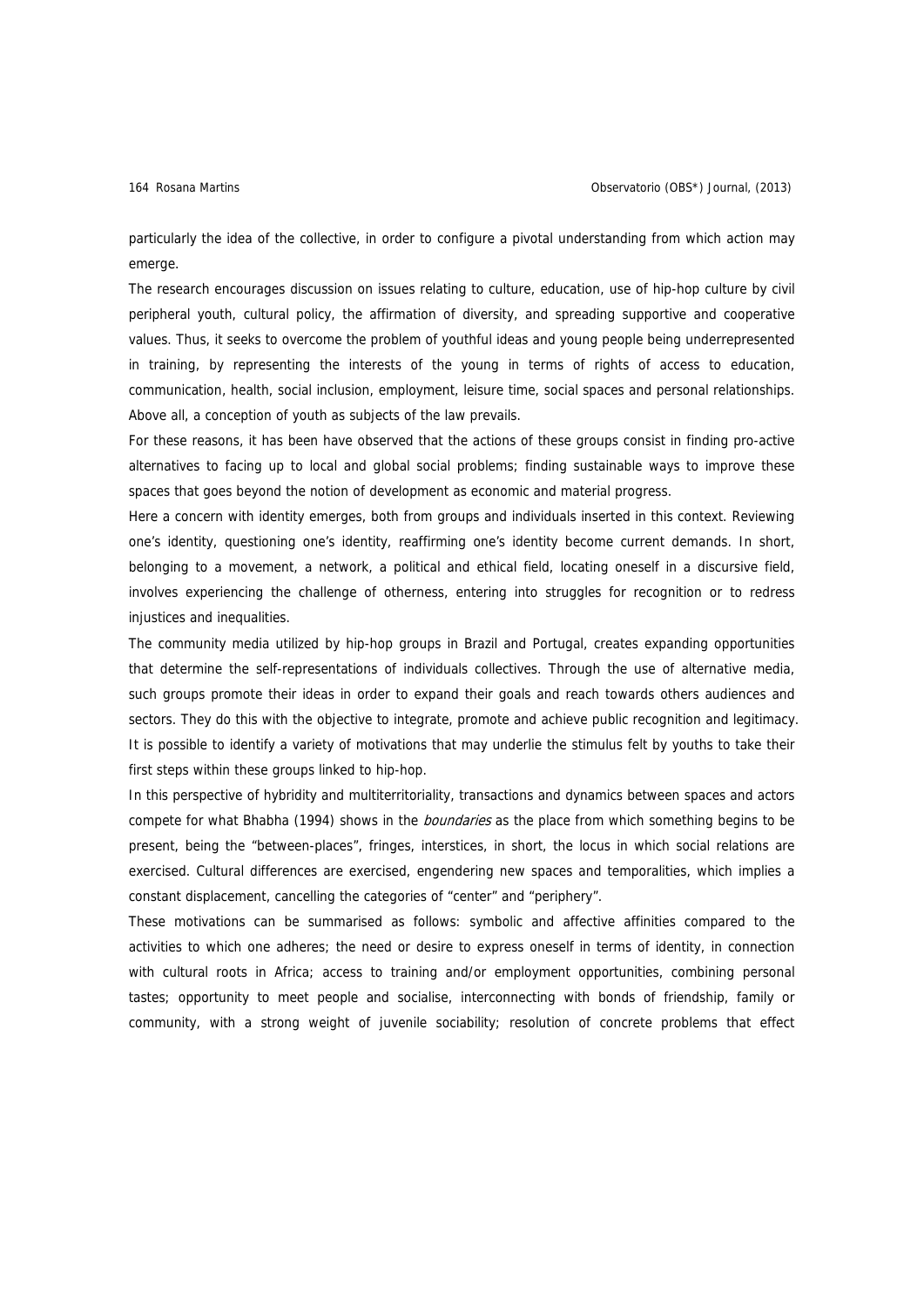individuals or the neighbourhoods where they live, combining the individual interest with a civic sense of contributing to the collective welfare.

This research is relevant in several aspects. From an academic point of view, it promotes a intercultural dialogue, where differences are dialectically integrated, guiding the construction of a democratic and pluralistic society. Taking the perspective of "MOBILE" TERRITORIES as culturally multifaceted and dynamic constructions (Canclini,2004; Appadurai, 2004), there emerges the possibilities for interesting discussion over the clash between the reality of the contemporary world, whereby the logic of the nation state – which is based on areas and not in networks (Haesbaert, 2009) – does not combine with the new perspective of belonging. Thus, MULTITERRITORIALITIES has led broader discussions, seeking out civic associative networks and the different uses these organisations make of the hip-hop culture, in order to generate specific democratic effects, such as a) interpretation of interests and construction of plural identities; b) formation of the public sphere or c) political activism and institutional clashes.

As an ethnographic exercise, the set of reflections contained in this work constitutes an excellent reference framework for theoretical, practical and investigative studies about the theme by educators in the field.

The theme is particularly relevant given that it positively represents the possibility of exploring key aspects of otherness in the field of communication. It serves as a mechanism to foster affirmative actions, in order to engage in dialogue with new configurations of the contemporary world.

In summary, the reading taken from the actions and experiences of these groups implies strong possibilities for building citizenship by encouraging respect for differences and rights. The groupings of young people linked to hip-hop are, therefore, a key field of research for understanding and decoding the meanings and social roles that are attributed to youth. Their activities enable a permanent channel of dialoque between the government and civil society on issues concerning public policies addressed at marginalised youths. A fundamental characteristic of modern citizenship is the growing diversity of social actors with specific interests that strive for greater public participation, most often with different and even antagonistic emphases. Participation, geared towards imrpoving circumstance is not always formalized institutionally and this can have good or bad outcomes. As a result, this paper espouses belief in the importance of supporting, strengthening and redesigning formal mechanisms for youths. It endorses the renovation and transformation of society in pursuit of greater equity and social justice.

### **References**

Abramo, H. (1994). Cenas juvenis - punks e darks no espetáculo urbano. São Paulo: Scritta.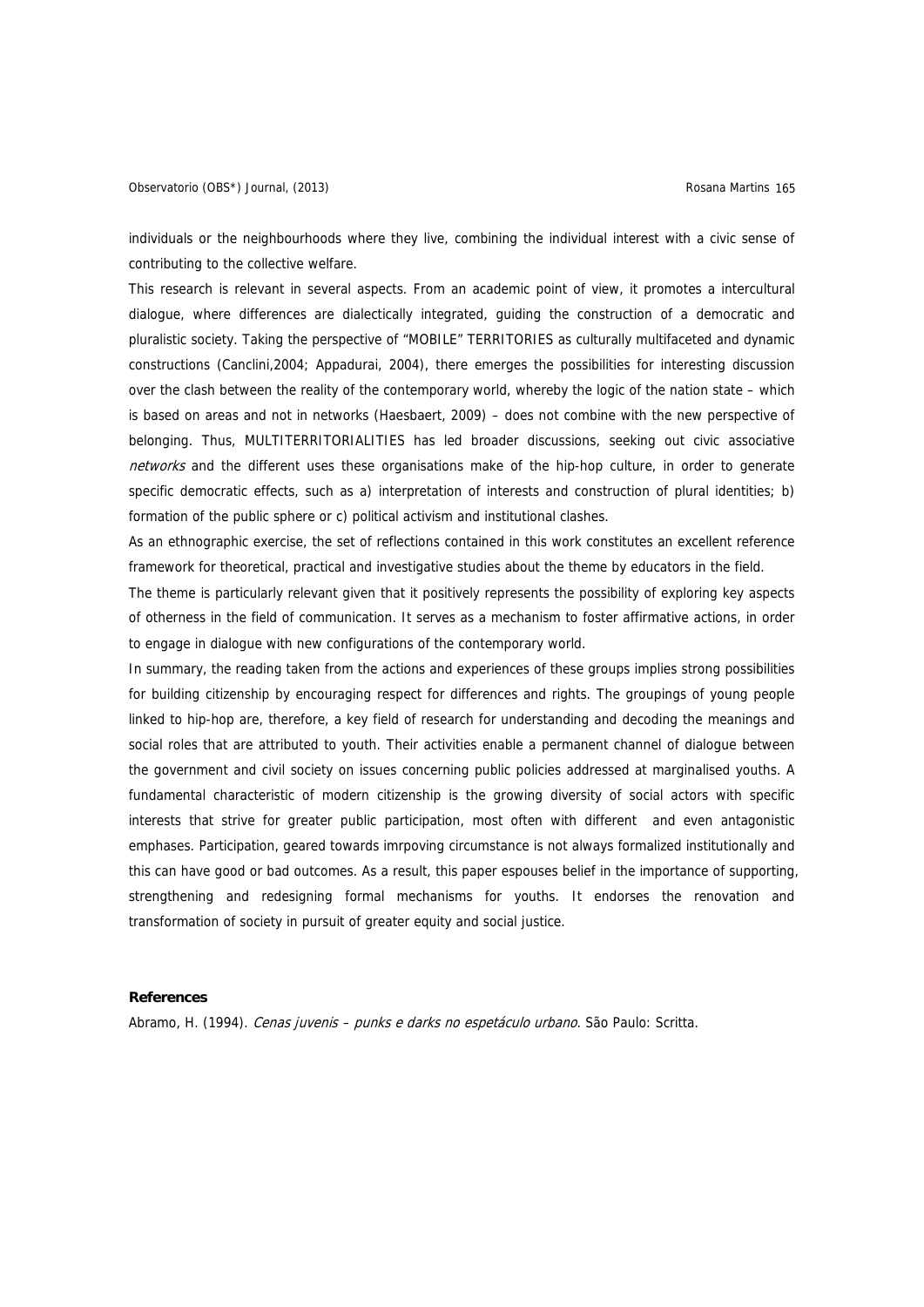Agger, B. (1992). Cultural Studies as Critical Theory. London/Washington DC: The Falmer Press

Andrade, E.N. (1996). Movimento negro juvenil: um estudo de caso sobre jovens rappers de São Bernardo do Campo. Unpublished thesis (Master), Universidade de São Paulo.

Appadurai, A. (2004). The Capacity to Aspire: Culture and the Terms of Recognition. In: Rao, V. and Walton, M. Culture and Public Action, Stanford, CA: Stanford University Press, pp.59-84.

Bhabha, H.K. (1994). The Location of Culture. London; New York: Routledge.

Baudrillard, J. (1998). The Consumer Society: Myths and Structures. London: Sage Publications Ltd.

Bauman, Z. (2005). Identidade: entrevista a Benedetto Vecchi. Rio de Janeiro: Jorge Zahar Ed.

Bauman, Z. (2000). Liquid Modernity. Cambridge: Polity Press.

Bhabha, H.K. (1994). The Location of Culture. London; New York, Routledge.

Bordenave. J. E. D. O que é Participação. São Paulo: Ed. Brasiliense: Coleção Primeiros Passos, 1983.

Canclini, N.G. (2004). Diferentes, Desiguales y Desconectados: Mapas de La Interculturalidad. Barcelona: Gedisa Editorial.

Canclini, N.G. (1999). La globalización imaginada. Barcelona: Paidós.

Costa, S. (2002). As cores de ercília: esfera pública, democracia, configurações pós-nacionais. Belo Horizonte: UFMG.

Da Costa, A.C.G. Protagonismo Juvenil: adolescência, educação e participação. Salvador: Fundação Odebrecht, 2000

Dagnino, E., Escobar, A. and Alvarez, S.. (eds.), (2000). Cultura e política nos movimentos sociais latinoamericanos: novas leituras. Belo Horizonte: Editora UFMG.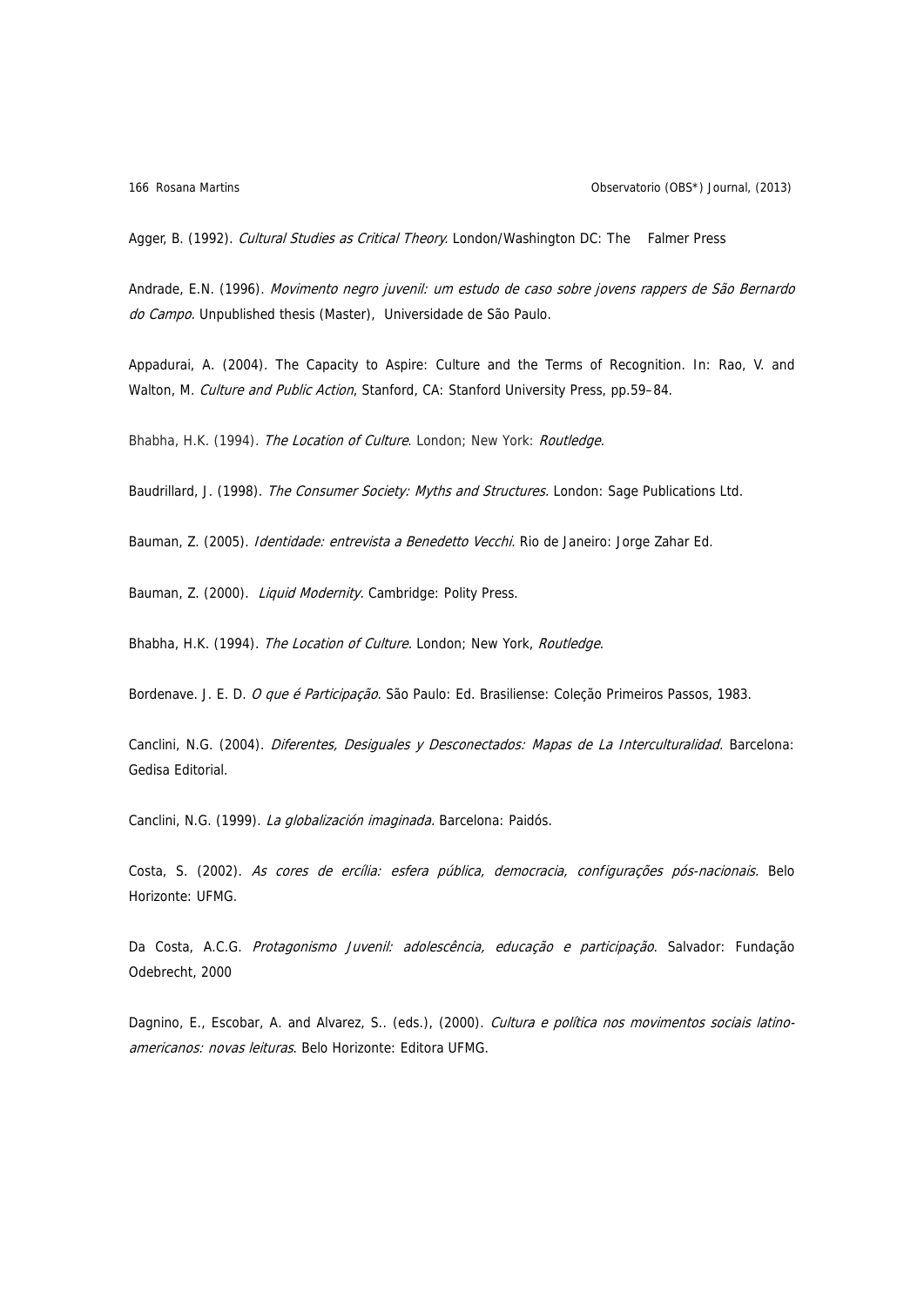Observatorio (OBS\*) Journal, (2013) **Rosana Martins 167** and 2013

Gilroy, P. (1995). The Black Atlantic: Modernity and Double Consciousness. Cambridge**/**MA: Harvard University Press.

Hall, S. (2006). Da diáspora: identidades e mediações culturais. Belo Horizonte/Brasília: Editora UFMG/Unesco.

Haesbaert, 2009

Hip Hop de Batom (2009). 'Mutilação Genital'. Track 04 of Hip Hop de Batom, Dialogo e Acção.

Honneth, A. (1996). The Struggle for Recognition: The Moral Grammar of Social Conflicts. Cambridge: Polity Press.

Latour, B. (2001). L'Espoir de Pandore. Paris: Éditions de La Découverte.

Martín-Barbero, J. (1987). De los medios a las mediaciones: comunicación, cultura y hegemonía. Barcelona: Ed. Gustavo Gili.

Martins, R. (2005). Hip-Hop: O estilo que ninguém segura, São Paulo, Esetec.

Melucci, A. (1996). Challenging codes. Collective action in the information age. New York: Cambridge University Press.

Mignolo, W.D. (2000). Local Histories/Global Designs: Coloniality, Subaltern Knowledges and Border Thinking. Princeton. N.J.: Princeton University Press.

Paiva, V. (1986). Perspectivas e dilemas da educação popular. Rio de Janeiro: Graal.

Rua, M.G et. al. (2001). Cultivando vida desarmando violências: experiências em educação, cultura, lazer, esporte e cidadania com jovens em situação de pobreza**.** Brasília: Unesco; Brasil Telecon.

Sansi, R. (2009). Dom e iniciação nas religiões afro-brasileiras. Análise Social, XLIV (1), pp. 139-160.